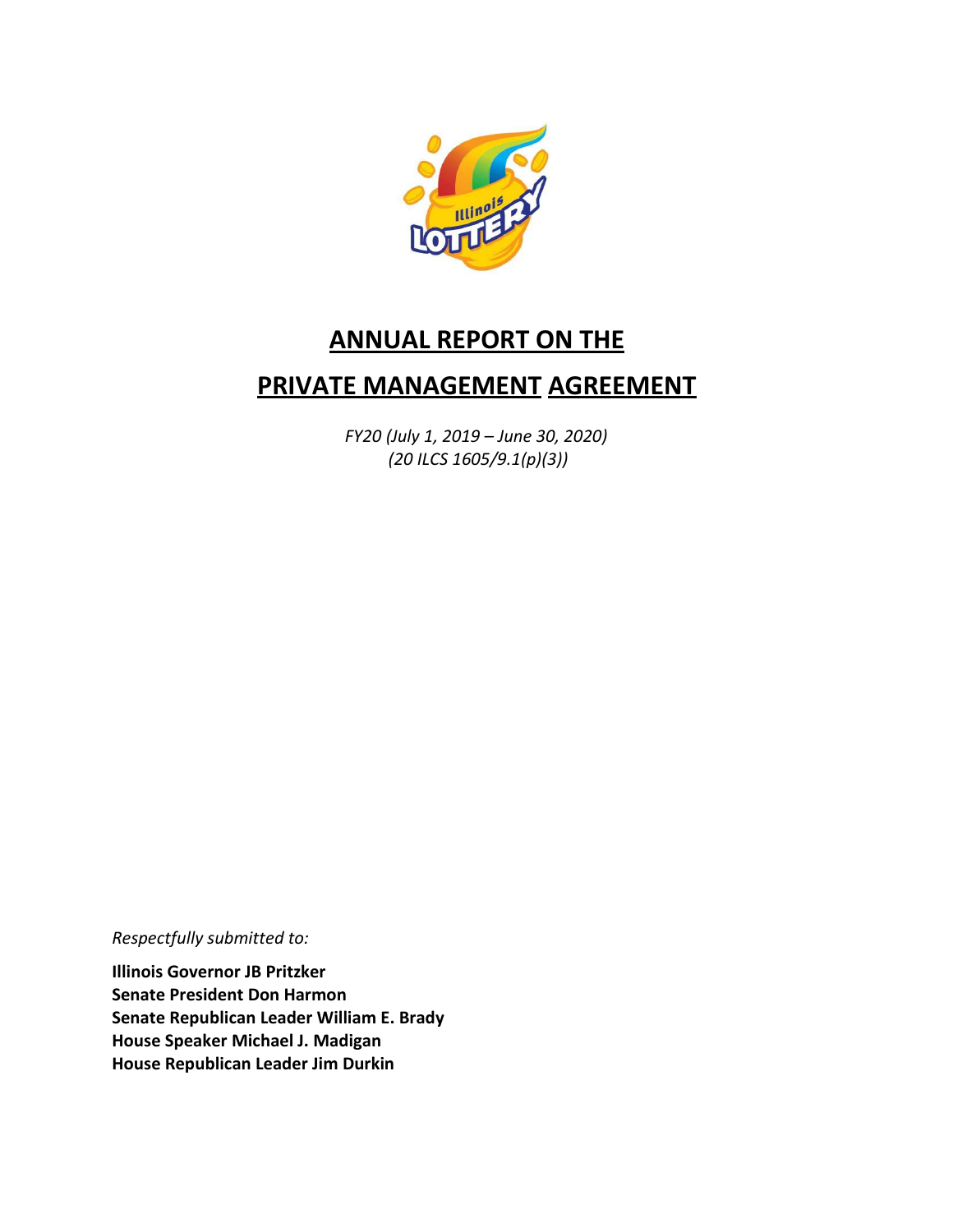### **The Illinois Lottery -- Private Management Background**

In 2009, the Illinois General Assembly passed legislation requiring the State to seek a private manager for the Lottery ("Department"). Consequently, the Department engaged its first private manager pursuant to the process outlined in Section 9.1 of the Illinois Lottery Law (20 ILCS 1605). The winning bidder was Northstar Lottery Group, LLC ("Northstar"), a consortium comprising the Department's then-current supply vendors, GTECH Corporation and Scientific Games International, Inc. The Department entered into a private management agreement with Northstar on January 18, 2011, and Northstar entered into supply agreements with GTECH and Scientific Games.

On September 18, 2015, the Department, Northstar, International Gaming Technologies ("IGT" formerly GTECH), and Scientific Games ("SGI") entered into a Letter Agreement of Termination due to performance issues. Subsequently a Request for Proposal ("RFP") was released for a new private management partner. Camelot Illinois ("Camelot") was the sole bidder. The Department and Camelot entered into a new 10-year private management agreement ("PMA") on Oct. 13, 2017.

In January 2018, Camelot replaced Northstar as private manager and completed the transition of key business functions in Q4 of FY18. A comprehensive and extensive technology transition took place in parallel and largely concluded in Q4 of FY19. The technology transition included a new central gaming system, a new instant ticket management system, a new internal control system, all new retail terminals and equipment, a new iLottery platform, website and mobile app. Camelot continues to perform private manager responsibilities as of the date of this report.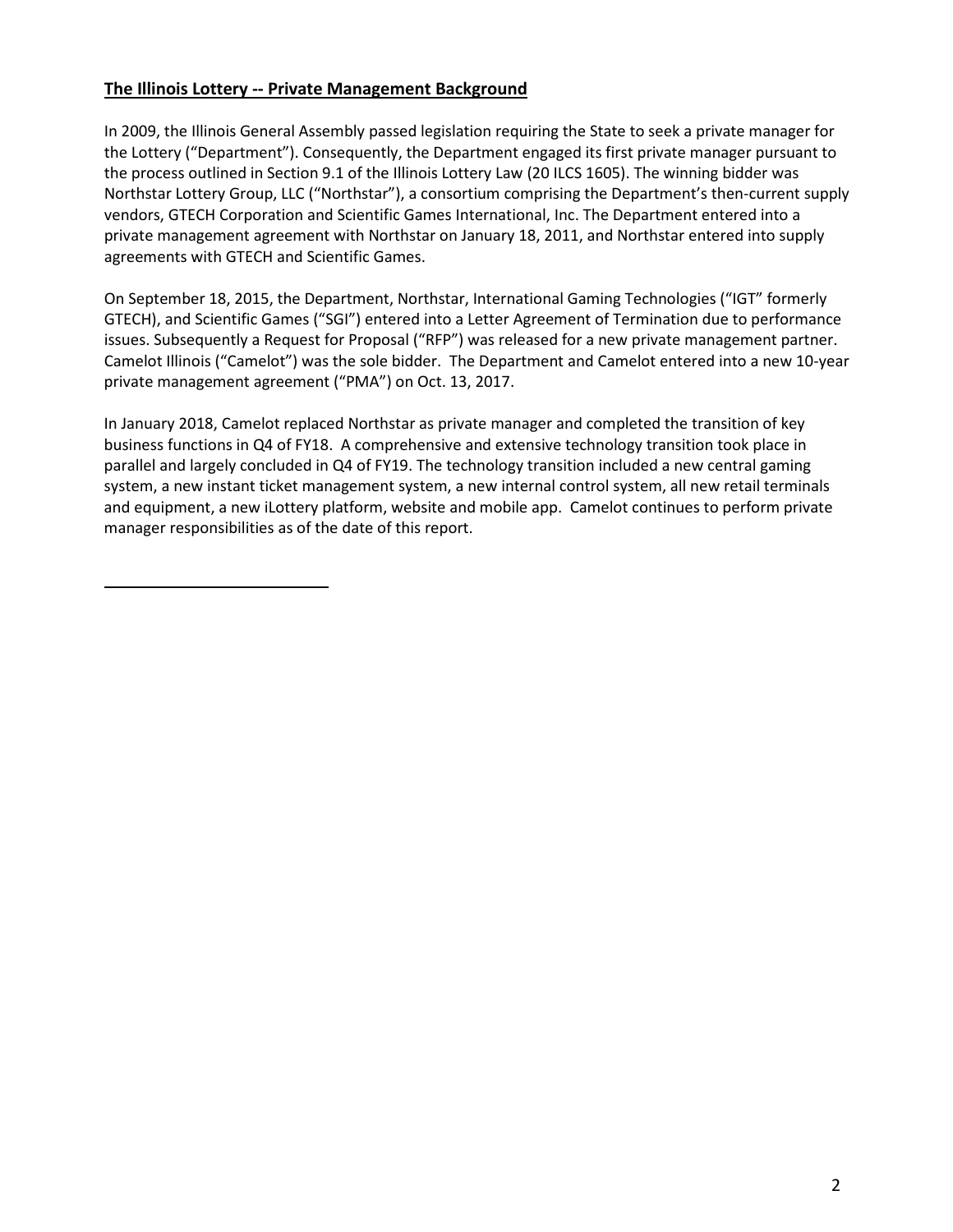## **FY20 Private Manager Annual Business Plan Goals and Guiding Principles**

#### **Primary FY20 Goals**

- Grow Lottery operating revenue by **11%** year-over-year to **\$3.297 billion** by increasing instant ticket sales by **11%** to **\$2.059 billion** and draw game sales by **10%** to **\$1.233 billion**.
- Grow Lottery operating income by **5%** year-over-year to **\$795 million**
- Expand iLottery weekly player base from **49K** to **110K**, increase digital sales by **111%** to **\$122 million**
- Refresh the Illinois Lottery Brand, maximize marketing and media spend efficiency
- Increase retailer base from **7,200** to **7,500**

## **FY20 Guiding Principles**

- 1. **Touchpoints:** Communicate with target consumer segments at relevant points along the path to purchase to drive conversion.
- 2. **Communications:** Re-establish the brand, brand messaging and personalized engagement to drive consumer reappraisal of the Illinois Lottery.
- 3. **Experiences:** Establish the Illinois Lottery as a lottery leader by offering compelling experiences that engage the people of Illinois.
- 4. **Delivery:** Power retail partners to deliver to the needs of their customers.
- 5. **Advocacy:** Foster a community of advocates.

#### **FY20 Executive Summary**

The FY20 Private Manager Annual Business Plan ("Plan") sets forth the financial performance goals for the year and the initiatives that support them. Performance against the Plan during the first half of the year fell significantly short of Plan targets. This necessitated a Plan modification request from the Department to adjust the Plan strategy and to establish new financial targets for the year. Camelot's efforts to adjust the Plan strategy began immediately going into the second half of the year.

As the momentum to improve performance increased during Q3 and going into Q4, the COVID-19 pandemic occurred. The resulting stay-at-home order and the initial impact on society had a direct repercussion on lottery sales which weekly averages dropped ~10% during the first 6 weeks of the order compared to before the order. Several retail closures, ~5% of total retail locations, also affected sales. However, sales began to recover strongly to end the year with the highest weekly sales averages seen all year. Although not completely understood, this so-called COVID effect was due to several factors. The restriction of many social activities and outlets, elimination of other gaming options (casinos, VGTs, etc.), the change in work habits and personal behavior, all when viewed holistically, are a few variables that may have aided the lottery sales surge. Camelot was able to pivot our marketing and digital strategies to adequately position the lottery in society's new normal. The COVID effect was strong (see Table 3) but wasn't strong enough to overcome the poor performance during the first three quarters of the year.

FY20 Operating Revenue was \$2,849 million, 13.6% short of the Plan target of \$3,297 billion. It was 4.4% short of last year's record total of \$2,981 million and was 9.2% above the Modified Plan target, which was adjusted to \$2,610 million due to initial COVID-19 impact fears.

FY20 Operating Income was \$698 million, 12.2% short of the Plan target of \$795 million. It was 7.4% short of last year's total of \$754 million and was 12.9% above the Modified Plan target, which was adjusted to \$618 million due to initial COVID-19 impact fears. It was also 6.2% short of the minimum net income target in the private management agreement as well as 6.6% short of the Department FY20 Common School Fund obligation of \$747 million.

The Department will transfer a total of \$689.5 million to the Common School Fund, which is approximately \$57.4 million less than the FY20 Common School Fund obligation.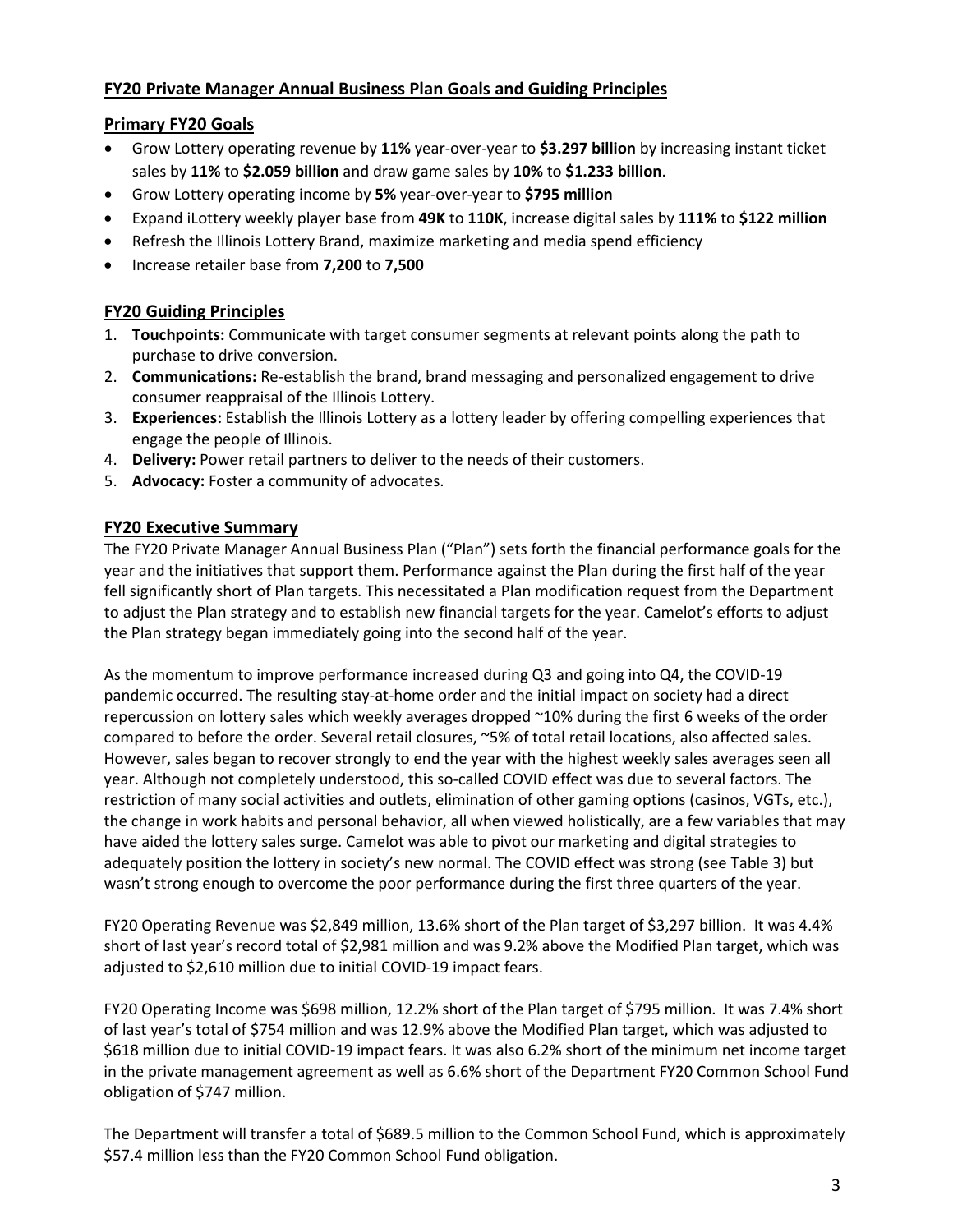#### **FY20 Financial Performance Summary Detail**

|                                       | FY18 <sup>1</sup> | <b>FY19</b>                                                                      | <b>FY20</b>                                                                                                       | <b>FY20 Performance</b>                                                                                                        |
|---------------------------------------|-------------------|----------------------------------------------------------------------------------|-------------------------------------------------------------------------------------------------------------------|--------------------------------------------------------------------------------------------------------------------------------|
| <b>Operating</b><br>Revenue           | \$2,933 M Actual  | \$2,981 M Actual<br>\$3,037 M Target <sup>2</sup>                                | \$2,849 M Actual<br>\$3,297 M Target <sup>2</sup><br>\$2,610 M Modified <sup>3</sup>                              | 4.4% Down YOY<br>13.6% Down Target<br>9.2% Up Modified Target <sup>3</sup>                                                     |
| <b>Operating</b><br><b>Income</b>     | \$658 M Actual    | \$754 M Actual<br>\$735 M Target <sup>2</sup><br>\$731 M Min Target <sup>4</sup> | \$698 M Actual<br>\$795 M Target <sup>2</sup><br>\$618 M Modified <sup>3</sup><br>\$744 M Min Target <sup>4</sup> | 7.4% Down YOY<br>12.2% Down Target <sup>2</sup><br>12.9% Up Modified Target <sup>3</sup><br>6.2% Down Min. Target <sup>4</sup> |
| <b>Instant Ticket</b><br><b>Sales</b> | \$1,880 M Actual  | \$1,857 M Actual<br>$$1,941$ M Target <sup>2</sup>                               | \$1,888 M Actual<br>\$2,059 M Target <sup>2</sup><br>\$1,694 M Modified <sup>3</sup>                              | <b>1.7% Up YOY</b><br>8.5% Down vs. Target <sup>2</sup><br>11.2% Up Modified Target <sup>3</sup>                               |
| <b>Draw Game</b><br><b>Sales</b>      | \$1,048 M Actual  | $$1,121$ M Actual<br>$$1,092$ M Target <sup>2</sup>                              | \$956 M Actual<br>$$1,233$ M Target <sup>2</sup><br>\$913 M Modified <sup>3</sup>                                 | <b>14.7% Down YOY</b><br>22.5% Down Target <sup>2</sup><br>4.7% Up Modified Target <sup>3</sup>                                |
| iLottery<br><b>Sales</b>              | \$44 M Actual     | \$58 M Actual<br>\$51 M Target <sup>2</sup>                                      | \$86 M Actual<br>\$122 M Target <sup>2</sup><br>\$73 M Modified <sup>3</sup>                                      | 48.3% Up YOY<br>29.5% Down Target <sup>2</sup><br>17.8% Up Modified Target <sup>3</sup>                                        |

#### **Table 1 – Annual Financial Targets and Results**

1. FY18 was a partial year for Camelot who assumed private management responsibilities in Q3 of FY18.

2. Annual Financial targets are presented in Camelot's Annual Business Plan

3. The Department requested a Modified FY20 Business Plan in Nov 2019 due to under-performance against FY20 targets. Modified targets were reassessed and lowered in April 2020 due to the uncertainty of the business impact of COVID.

4. Minimum Net Income Targets for each year of the contract are identified in the Private Management Agreement

#### **Overall Sales and Transfers to Good Causes**

| <b>Fiscal</b><br>Year | <b>Operating</b><br>Revenue | <b>Transfers to Common</b><br><b>School Fund (CSF)</b>            | <b>Transfers to Capital</b><br><b>Projects Fund</b> | <b>Transfers to</b><br><b>Special Causes</b> |
|-----------------------|-----------------------------|-------------------------------------------------------------------|-----------------------------------------------------|----------------------------------------------|
| 2018 <sup>1</sup>     | \$2,933 billion             | \$718.8 million Actual<br>\$718.8 million Obligation <sup>2</sup> | \$9.3 million                                       | \$3.6 million                                |
| 2019                  | \$2,981 billion             | \$731.3 million Actual<br>\$731.3 million Obligation <sup>2</sup> | $$18.5$ million <sup>3</sup>                        | \$4.3 million                                |
| 2020                  | \$2,849 billion             | \$689.5 million Actual<br>\$746.9 million Obligation <sup>2</sup> | \$0                                                 | \$6.5 million                                |

**Table 2 – Overall Sales and Transfers to Good Causes**

1. FY18 was a partial year for Camelot who assumed private management responsibilities in Q3.

2. Transfers to the CSF are made based upon net income available to transfer. The Obligation is set by Statute.

3. Transfer made in FY20 Q1 after true-up of FY19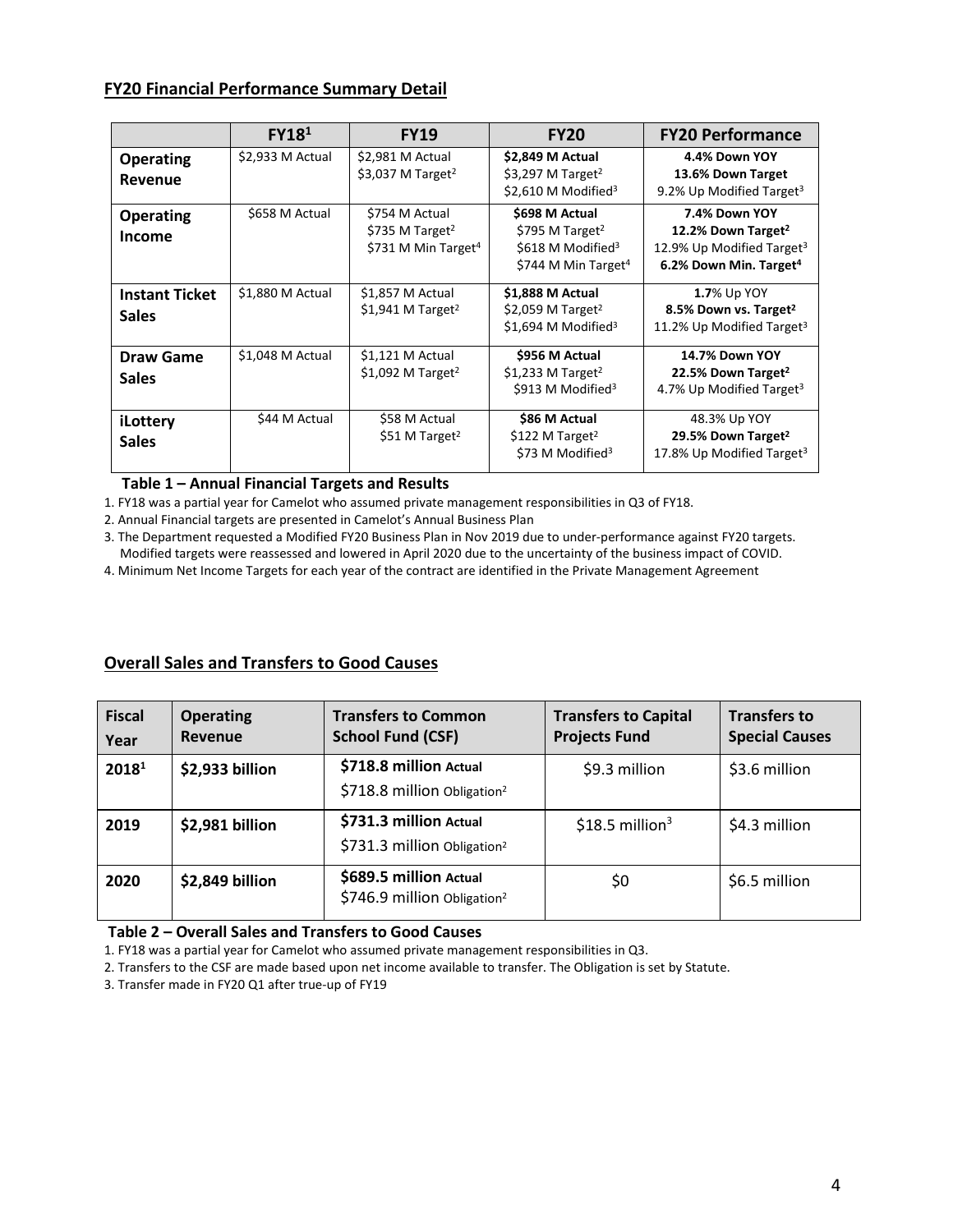#### **COVID Performance Summary**

|                       | <b>Pre-COVID</b>              |                                 |                                    | <b>Post-COVID</b><br>March 22 <sup>nd</sup> thru June 30 <sup>th</sup> |                                                 |                                                          |  |
|-----------------------|-------------------------------|---------------------------------|------------------------------------|------------------------------------------------------------------------|-------------------------------------------------|----------------------------------------------------------|--|
|                       | <b>July 1st thru Mar 21st</b> |                                 |                                    |                                                                        |                                                 |                                                          |  |
|                       | <b>FY19</b>                   | <b>FY20</b>                     | <b>Performance</b>                 | <b>FY19</b>                                                            | <b>FY20</b>                                     | Performance                                              |  |
| <b>Operating</b>      | \$2,172 M                     | \$1,993 M Actual                | 8.3% Down YOY                      | \$809 M                                                                | \$856 M Actual                                  | 5.8% Up YOY                                              |  |
| Revenue               |                               | $$2,330$ M Target               | 14.5% Down Target                  |                                                                        | \$966 M Target<br>\$631 M Modified <sup>1</sup> | 11.4% Down Target<br>35.7% Up Modified Plan <sup>1</sup> |  |
| <b>Operating</b>      | \$530 M                       | \$488 M Actual                  | 7.9% Down YOY                      | \$224 M                                                                | \$209 M Actual                                  | 6.7% Down YOY                                            |  |
| Income                |                               | \$558 M Target                  | 12.5% Down Target                  |                                                                        | \$237 M Target                                  | 11.8% Down Target                                        |  |
|                       |                               | \$523 M Min Target <sup>2</sup> | 6.7% Down Min. Target <sup>4</sup> |                                                                        | \$139 M Modified <sup>1</sup>                   | 50.4% Up Modified Plan <sup>1</sup>                      |  |
|                       |                               |                                 |                                    |                                                                        | \$221 M Min Target <sup>2</sup>                 | 5.4% Down Min. Target <sup>2</sup>                       |  |
| <b>Instant Ticket</b> | $$1,338$ M                    | \$1,311 M Actual                | 2.0% Down YOY                      | \$519 M                                                                | \$576 M Actual                                  | 10.9% Up YOY                                             |  |
| <b>Sales</b>          |                               | $$1,464$ M Target               | 10.5% Down Target                  |                                                                        | \$595 M Target                                  | 3.2% Down Target                                         |  |
|                       |                               |                                 |                                    |                                                                        | \$394 M Modified <sup>1</sup>                   | 46.2% Up Modified Plan <sup>1</sup>                      |  |
| Draw Game             | \$832 M                       | \$678 M Actual                  | <b>18.5% Down YOY</b>              | \$289 M                                                                | \$278 M Actual                                  | 3.8% Down YOY                                            |  |
| <b>Sales</b>          |                               | \$863 M Target                  | 21.4% Down Target                  |                                                                        | \$371 M Target                                  | 25.0% Down Target                                        |  |
|                       |                               |                                 |                                    |                                                                        | \$236 M Modified <sup>1</sup>                   | 17.8% Up Modified Plan <sup>1</sup>                      |  |
| <b>iLottery Sales</b> | \$43 M                        | \$48 M Actual                   | 11.9% Up YOY                       | \$15 M                                                                 | \$38 M Actual                                   | 153.3% Up YOY                                            |  |
|                       |                               | \$88 M Target                   | 45.5% Down Target                  |                                                                        | \$34 M Target                                   | 11.8% Up Target                                          |  |
|                       |                               |                                 |                                    |                                                                        | \$20 M Modified <sup>1</sup>                    | 90% Up Modified Plan <sup>1</sup>                        |  |

#### **Table 3 – COVID Performance Summary**

1. The Department requested a Modified FY20 Business Plan in Nov 2019 due to under-performance against FY20 targets. Modified targets were reassessed and lowered in April 2020 due to the uncertainty of the business impact of COVID. 2. Minimum Net Income Targets for each year of the contract are identified in the Private Management Agreement

Fiscal quarter 4 began following the stay-at-home order issued by Governor Pritzker in response to the COVID-19 pandemic at the end of Q3. The uncertainty surrounding the unprecedented nature of the pandemic necessitated new targets for operating revenue and operating income. The new targets were conservatively set at \$2.610 billion and \$618 million respectively in the Modified FY20 Annual Business Plan<sup>1</sup> approved by the Department in April. These new targets were less than Camelot's original FY20 Annual Business Plan by 20.8% for operating revenue and 22.3% for operating income. The Modified Plan's intent was to continue the performance improvement efforts started prior to the pandemic and to manage through the uncertainty caused by the COVID-19 pandemic.

Pre-COVID, operating revenue and operating income were below FY20 targets and FY19 totals by 8.3 – 14.5%. Post-COVID, after a significant negative impact during the first 6 weeks of the stay-at-home order where average weekly sales dropped ~10%., sales began to rebound in dramatic fashion and average weekly sales increased to ~20% higher than Pre-COVID averages to close the year. This late year performance mostly negated the initial depressed sales that were experienced during the first 6 weeks of the shelter-in-place order.

Post-COVID operating revenue increased by 5.8% over FY19 totals for the same time period but was 11.4% below the original FY20 target. Operating Income improved but was still below original FY20 targets and FY19 totals by 11.8% and 5.0% respectively. Post-COVID performance enabled the Department to end FY20 with an operating revenue of \$2.849 billion and an operating income of \$698 million, which is 9.2% and 12.9% above Camelot's FY20 Modified Plan targets. Although Camelot achieved their FY20 Modified Plan targets for operating revenue and operating income, the minimum net income target (operating income) of \$744 million per the private management agreement was not met.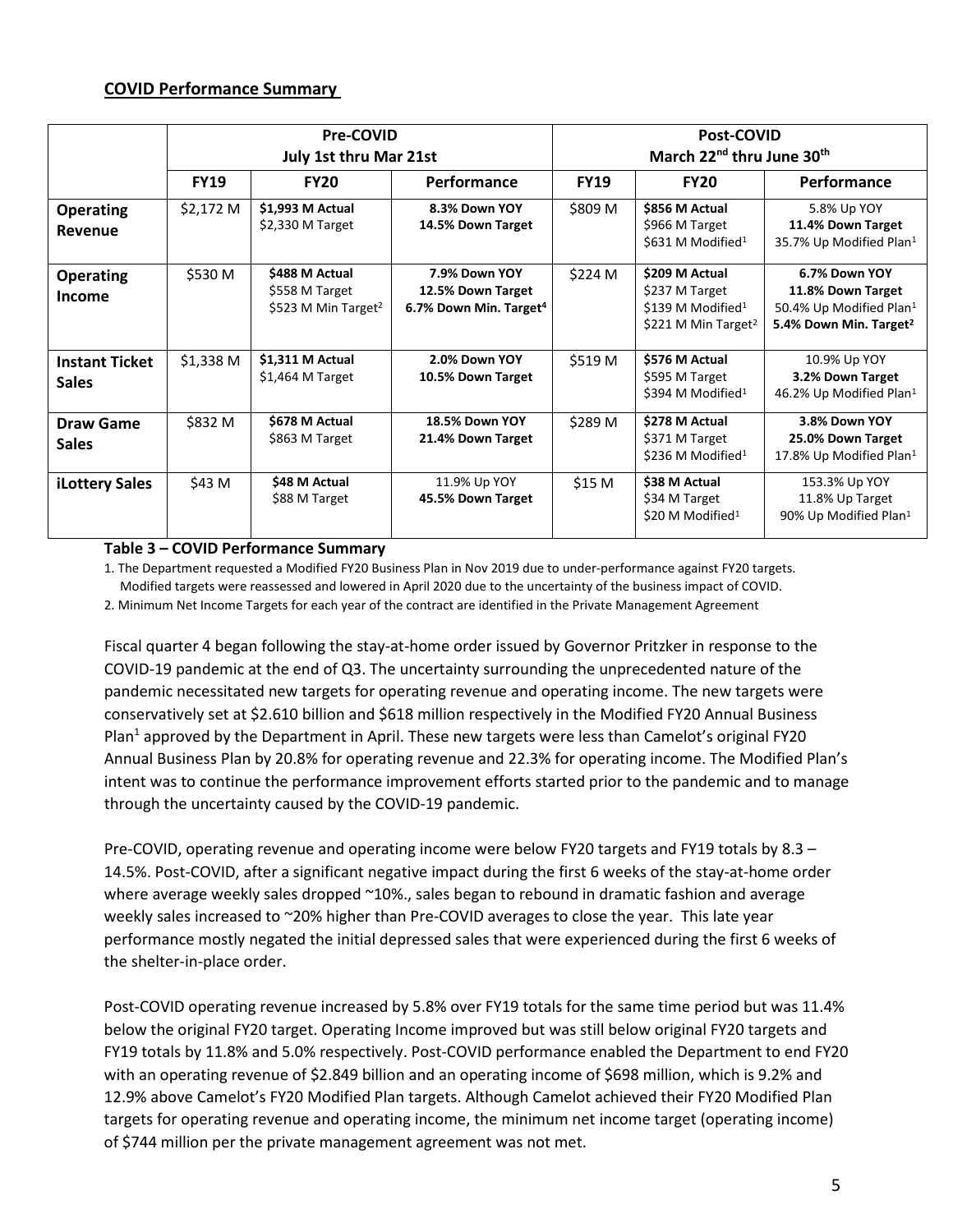#### **Specialty Causes**

| <b>Specialty Ticket Cause</b>  | <b>FY20 Transfers</b> |
|--------------------------------|-----------------------|
| Veterans                       | \$1,364,678           |
| Ticket for the Cure            | \$281,274             |
| The MS Project                 | \$357,104             |
| <b>Red Ribbon Cash</b>         | \$525,926             |
| <b>Special Olympics</b>        | \$1,521,244           |
| <b>Police Memorials</b>        | \$1,256,247           |
| <b>Homelessness Prevention</b> | \$1,183,684           |

#### **Table 4 – FY20 Specialty Ticket Proceeds**

The Department continues to maintain its portfolio of specialty tickets which has grown to 9 causes in FY21. Illinois is unique in the lottery industry with the number of specialty causes it supports (almost 20% of its portfolio of instant tickets) directly through the sale of instant tickets. One hundred percent of the profits of each ticket are used to support Veterans' causes, Special Olympics programs, breast cancer research and support, Multiple Sclerosis research, HIV/AIDS research and treatment, police memorial funding, Alzheimer's support, STEAM education and homelessness prevention.

Every dollar that is raised through sale of these tickets is important. The Department continues to explore ways to maximize specialty ticket returns while maintaining the health of its portfolio of instant tickets as specialty tickets don't have as broad an appeal as regular tickets due to their cause specific branding. The specialty transfers in FY20 have increased 51.2% year-over-year due to the increasing number of specialty causes we support but also due to our efforts to maximize returns.

| <b>Fiscal</b>     | <b>Internet Sales</b> | <b>Subscription Sales</b> | <b>Total iLottery Sales</b> | % of DBG     | % of Total   |
|-------------------|-----------------------|---------------------------|-----------------------------|--------------|--------------|
| Year              |                       |                           |                             | <b>Sales</b> | <b>Sales</b> |
| 20181             | \$27,611,697          | \$15,926,818              | \$43,538,515                | 4.2%         | 1.5%         |
| 2019 <sup>2</sup> | \$39,864,695          | \$17,870,795              | \$57,735,490                | 5.2%         | 1.9%         |
| 2020              | \$72,236,397          | \$13,988,021              | \$86,224,418                | 9.0%         | 3.0%         |

#### **iLottery Program**

#### **Table 5 – iLottery Sales**

1. FY18 was a partial year for Camelot who assumed private management responsibilities in Q3.

2. The Department transitioned to the Camelot's iLottery platform in late Q3 2019

The Department's iLottery (internet) program was expanded in FY20 by House Bill 3661 which was signed into law by Gov. JB Pritzker on June 28, 2019. The bill extended the iLottery program by three years, through 2022, and allowed the Department to sale all of its draw-based games (DBGs) through the iLottery program without a subscription. Previous legislation only allowed the sale of Mega Millions, Powerball and Lotto without a subscription online. Lottery players were able to take advantage of this new capability in the beginning of FY20. Along with a new iLottery mobile app and website interface that went live in Q3 of FY19 the new capabilities were supported by various marketing efforts which were designed to build awareness and widen the base of players who play online.

The ability to sale all DBGs online through single play purchases and subscriptions as well as the continued effort to build the platform resulted in increased iLottery sales and player growth in FY20. This growth was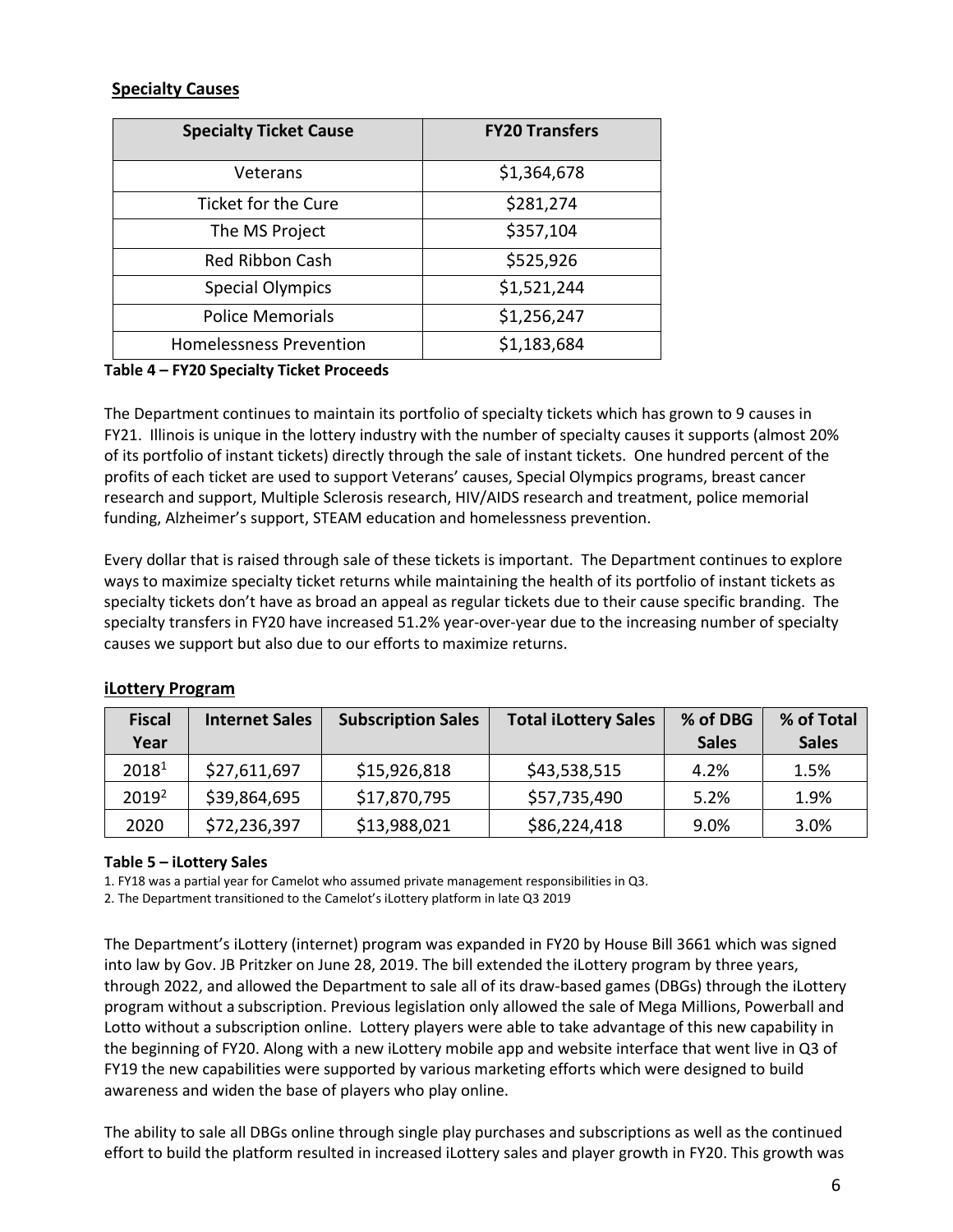accelerated during the onset of the COVID-19 pandemic and the statewide stay-at-home order. By the end of the year average weekly sales of iLottery during Q4 were 108% higher than the average weekly sales during the first 3 quarters and weekly new player registrations were 87% higher.

FY20 iLottery sales exceeded \$86 million which is a 49.3% increase over FY19 but was 29.5% below FY20 Plan targets. It was 17.8% above the Modified Plan target, which was adjusted to \$73 million due to initial COVID-19 impact fears. iLottery sales account for approximately 9% of all draw-based games sales and 3% of total sales.

#### **Responsible Gaming**

The Department through its private manager engages in a responsible gaming program to ensure revenues are raised in a socially responsible manner.

During the FY20 Christmas season, the Department promoted responsible play during the holidays with a "Gift Responsibly. Lottery tickets aren't child's play" public campaign. The purpose of the campaign was to raise awareness about the risks of underage lottery play and to remind individuals that it is illegal in Illinois to give an instant ticket to anyone under the age of 18. The Department won the National Council on Problem Gambling (NCPG) Holiday Responsible Gaming Campaign Award for its efforts in promoting responsible game play during the holiday season.

In March 2020, the Department promoted two responsible gaming messages as part of its responsible gaming program, **Be Smart, Play Smart®**. The first message "Set a Limit. Stick to It." encouraged individuals to set a limit on the amount of money they were willing to spend and to not spend more than they could afford to lose. The second message "Remember it's a game of chance.", reminded players to know the odds and the rules of the games they play. These messages were promoted on social media platforms, in print publications, on customer-facing screens in lottery retail locations and a billboard in Springfield, IL.

The Department is committed to responsible gaming. As such, the Department currently holds a Level 3 Responsible Gaming Framework certification with the World Lottery Association (WLA). Additionally, the Department is deemed compliant with the North American Association of State and Provincial Lotteries (NASPL) and the National Council on Problem Gambling (NCPG) Responsible Gaming Verification Standards at the Implementation level.

The Department maintains membership and support of the Illinois Alliance on Problem Gambling, Illinois Council on Problem Gambling, National Council on Problem Gambling, and the World Lottery Association. The Department's commitment to responsible gaming also includes providing funds for the Gambling Hotline (1-800-GAMBLER).

#### **Marketing and Advertising**

The marketing and advertising activities of the Department are the responsibility of the private manager and are designed to drive awareness and encourage consumer engagement with the Illinois Lottery brand. In FY20, the Department leveraged a wide variety of media channels to promote the brand, including linear TV, connected and streaming TV, terrestrial and streaming radio, out-of-home advertising, print, digital and social media. Channels leveraged were determined by needs of the brand at specific times – from mass awareness to targeted tactics.

In addition to paid media, the Department leveraged owned media channels, including customer relationship management (CRM) and social media, to distribute messaging digitally and used dedicated lottery sales staff to help collaborate with retail partners to ensure effective placement of promotional materials in stores. Finally, the Department leveraged experiential activation to engage with consumers at